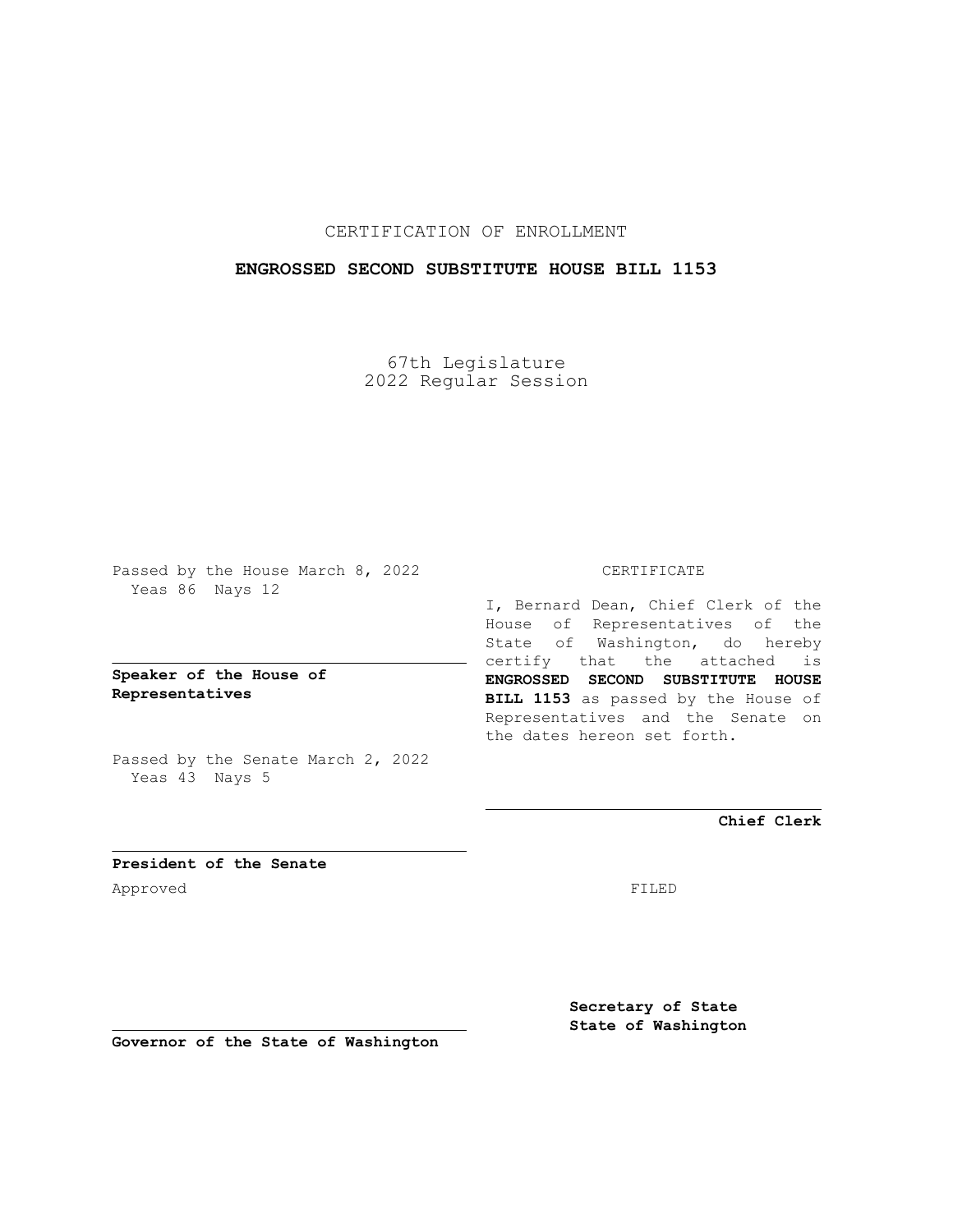### **ENGROSSED SECOND SUBSTITUTE HOUSE BILL 1153**

AS AMENDED BY THE SENATE

Passed Legislature - 2022 Regular Session

# **State of Washington 67th Legislature 2022 Regular Session**

**By** House Appropriations (originally sponsored by Representatives Orwall, Gregerson, Davis, Hackney, Macri, Callan, Pollet, Ramos, Bergquist, Thai, J. Johnson, Simmons, and Valdez)

READ FIRST TIME 02/01/22.

 AN ACT Relating to language access in public schools; adding a new section to chapter 28A.710 RCW; adding a new section to chapter 72.40 RCW; adding a new chapter to Title 28A RCW; creating new 4 sections; and repealing RCW 28A.155.230.

BE IT ENACTED BY THE LEGISLATURE OF THE STATE OF WASHINGTON:

NEW SECTION. **Sec. 1.** (1) The legislature finds that:

 (a) It is the policy of the state to welcome and encourage the presence of diverse cultures and the use of diverse languages and modalities of communication in business, government, and private affairs in this state. To this end, the state has developed interpreter credentialing programs for court, medical, and social 12 service settings.

 (b) According to a report from the United States department of education, 50 years of research has shown that family engagement has beneficial impacts on student grades, test scores, drop-out rates, students' sense of competence, and beliefs about the importance of education. In Washington, many students' family members have language access barriers because they prefer to communicate in a language other than English or require communication assistance services. Washington public schools' ability to effectively communicate with students and their family members who have language access barriers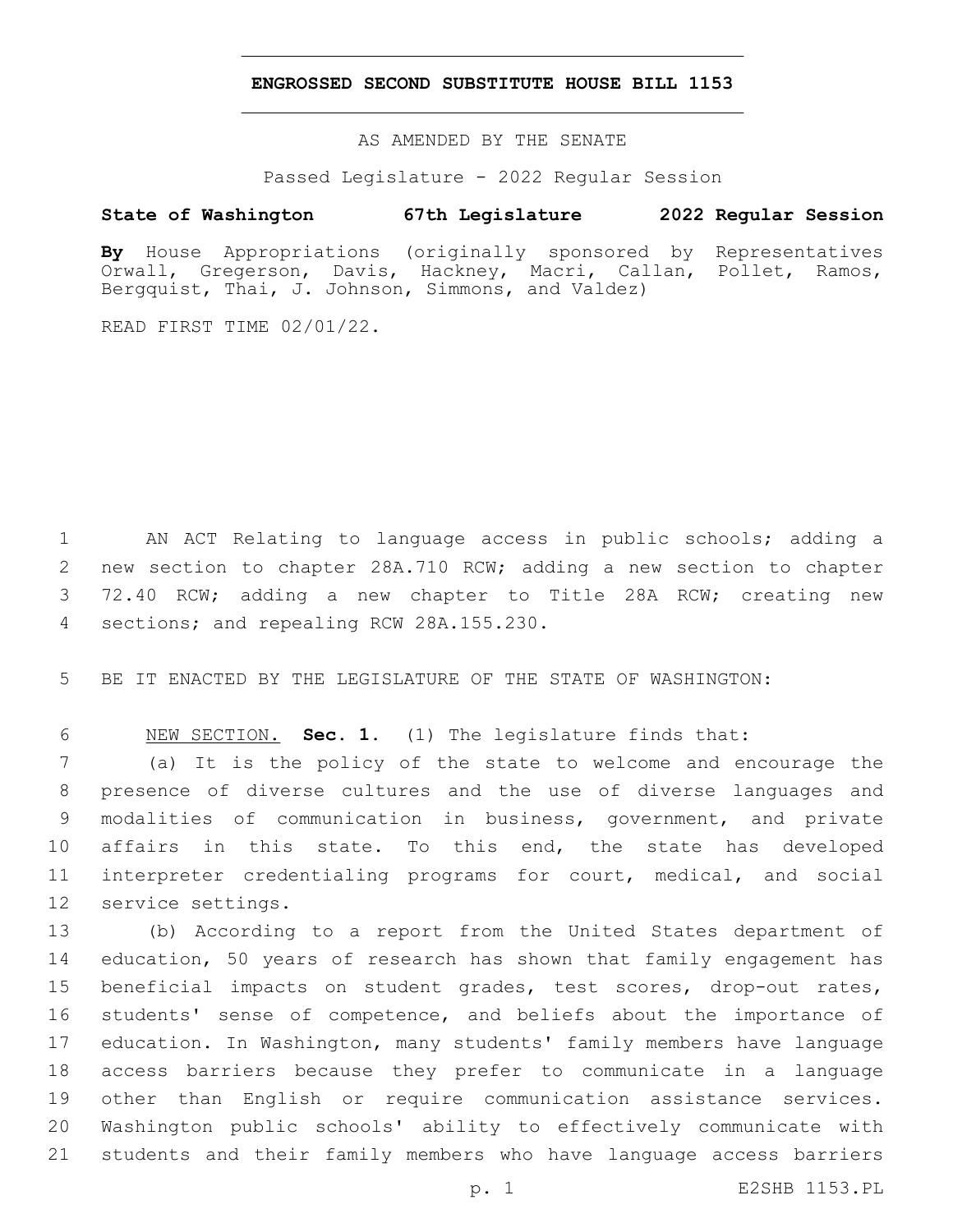plays a vital role in reducing educational opportunity gaps. Failure to provide language access hinders communication between schools and families, which leads to long-term economic costs when a substantial fraction of the students in Washington are not able to realize their 5 full potential.

 (c) Effective two way communication between school staff and student's families in educational settings outside the classroom is not taking place for a variety of reasons, including: (i) Some school districts do not consistently assess the language needs of their communities or consistently evaluate the effectiveness of their language access services; (ii) resources, including time and money, are often not prioritized to engage families with language access 13 barriers; and even when language access is a priority, some districts do not know the best practices for engaging families with language access barriers; (iii) school staff are often not trained on how to engage families with language access barriers, how to engage and use interpreters in educational settings outside the classroom, or when to provide translated documents; and (iv) there are not enough interpreters qualified to work in educational settings outside the 20 classroom.

 (d) Providing meaningful, equitable language access to students and their family members who have language access barriers is not only a civil right, but will help students meet the state's basic education goals under RCW 28A.150.210 resulting in a decrease in the educational opportunity gap between learners with language access 26 barriers and other students, because student outcomes improve when families are engaged in their student's education.

 (2) Therefore, the legislature intends to require public schools to implement a language access plan and program for culturally responsive, systemic family engagement developed through meaningful stakeholder engagement. The legislature intends to provide training, tools, and other technical assistance to public schools to support the development, implementation, and evaluation of their language access plans and programs. In addition, the legislature intends to direct the development and implementation of credentialing for spoken and sign language interpreters for students' families in educational settings outside the classroom, with the goal of creating a professional interpreter workforce guided by a code of ethics and standards of practice. Finally, the legislature intends to establish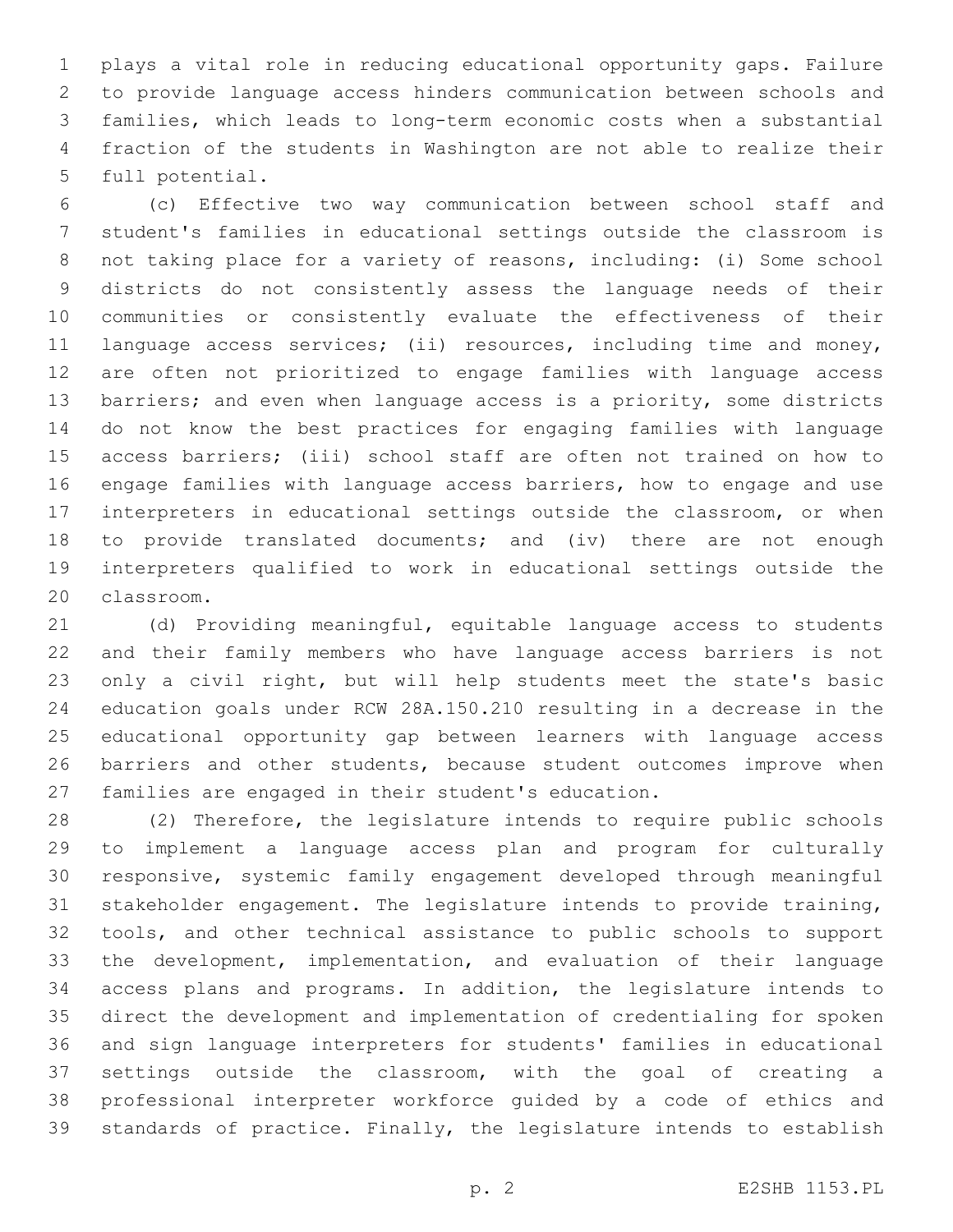an ongoing advisory committee to guide, monitor, and report on the 2 implementation of these new policies.

 NEW SECTION. **Sec. 2.** The definitions in this section apply throughout this chapter unless the context clearly requires otherwise.

 (1) "Interpreter" means a spoken language or sign language interpreter working in a public school, as defined in RCW 28A.150.010, to interpret for students' families, students, and communities in educational settings outside the classroom.

 (2) "Qualified interpreter" means an interpreter who is able to interpret effectively, accurately, and impartially, both receptively and expressively using any necessary specialized vocabulary until the office of the superintendent of public instruction and the Washington professional educator standards board establish a different 15 definition in rule making.

 (3) "2020 and 2021 reports of the language access work group" means the reports of the language access work group created by section 2, chapter 256, Laws of 2019, and reconvened and expanded by 19 section 501(3)(g), chapter 334, Laws of 2021.

 NEW SECTION. **Sec. 3.** The principles of an effective language access program for culturally responsive, systemic family engagement are as follows:

 (1) Accessibility and equity. Schools provide access to all; two- way communication is a priority and is woven into the design of all 25 programs and services;

 (2) Accountability and transparency. The language access program and decision-making processes at all levels are: Open, accessible, and useable to families; proactive, not reactive; continuously 29 improved based on ongoing feedback from families and staff; and 30 regulated by a clear and just complaint process;

 (3) Responsive culture. Schools are safe, compassionate places where each family's opinions are heard, needs are met, and contributions are valued. School staff are humble and empathetic 34 towards families; and

 (4) Focus on relationships. Schools seek to relate to families on an individual level, building trust through respectful relationships that recognize the unique strengths that each family and student possesses.38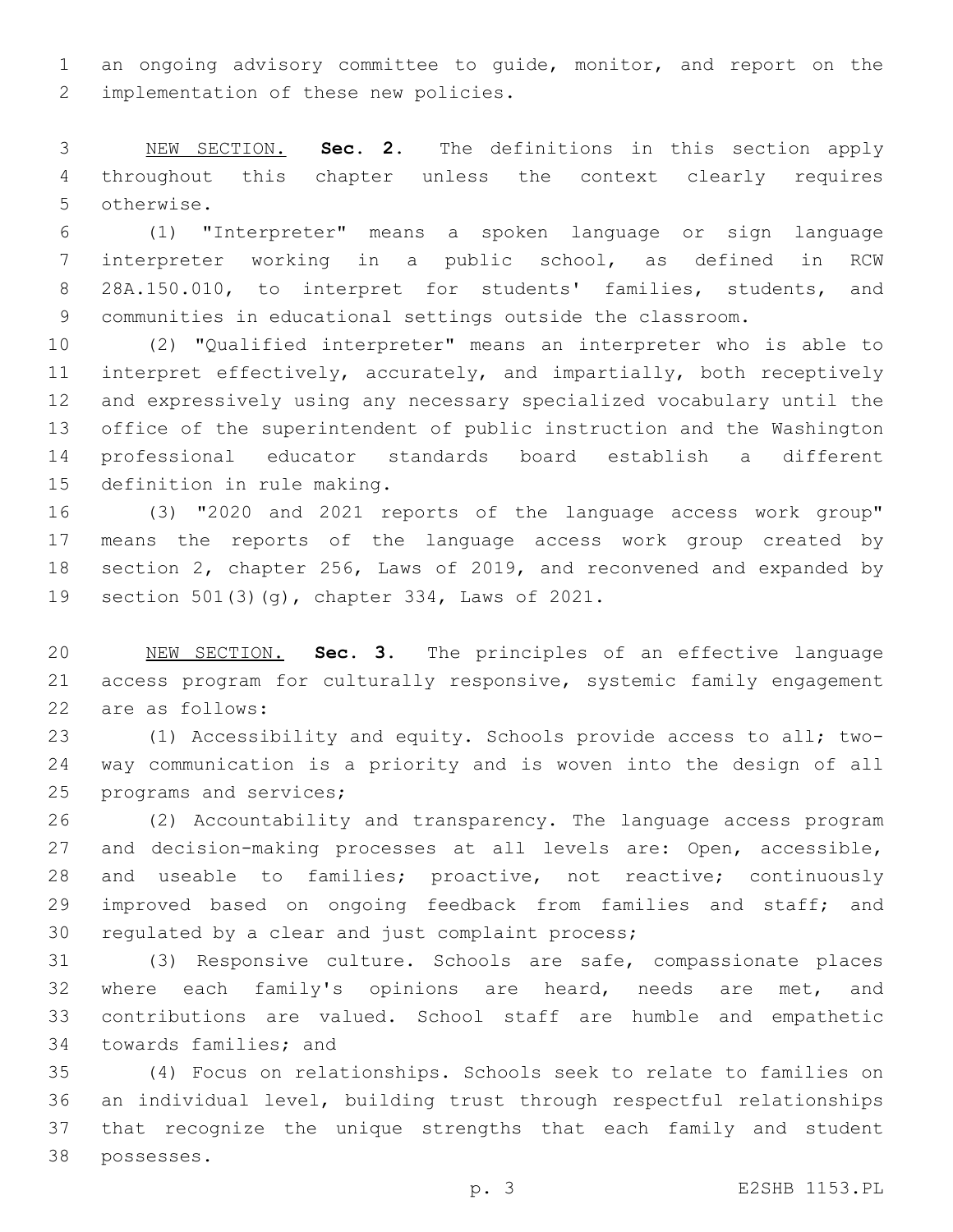NEW SECTION. **Sec. 4.** (1) The center for the improvement of student learning established in RCW 28A.300.130 must implement a language access technical assistance program for culturally responsive, systemic family engagement that meets the requirements of this section.

 (2) Subject to the availability of amounts appropriated for this specific purpose, the language access technical assistance program 8 must:

 (a) Adhere to the principles of an effective language access program for culturally responsive, systemic family engagement 11 established in section 3 of this act;

 (b) Provide training and technical assistance to support the implementation of language access programs for culturally responsive, systemic family engagement required under sections 5 and 8 of this 15 act;

 (c) Develop and maintain training modules for interpreters on interpreting for students' families and students in educational 18 settings outside the classroom;

 (d) Develop, periodically update, and publish a language access 20 toolkit that includes the following resources:

 (i) A self-assessment for evaluating the provision of language 22 access services;

 (ii) A guide for the development, implementation, and evaluation 24 of a language access policy, procedures, and plan that meets the specific needs of families and the community;

 (iii) Best practices for using interpreter services provided by 27 dual role staff and contract interpreters, for using remote 28 interpretation, and for translating documents;

 (iv) Language access service evaluation templates for spoken and 30 sign languages;

 (v) Information for students' families about their language access rights, translated into English, Spanish, and at least the next nine languages most commonly used by students and their 34 families; and

 (vi) Sample job description of school district language access coordinators and building points of contact for language access 37 services;

 (e) Develop, periodically update, and publish bilingual 39 glossaries of education terminology;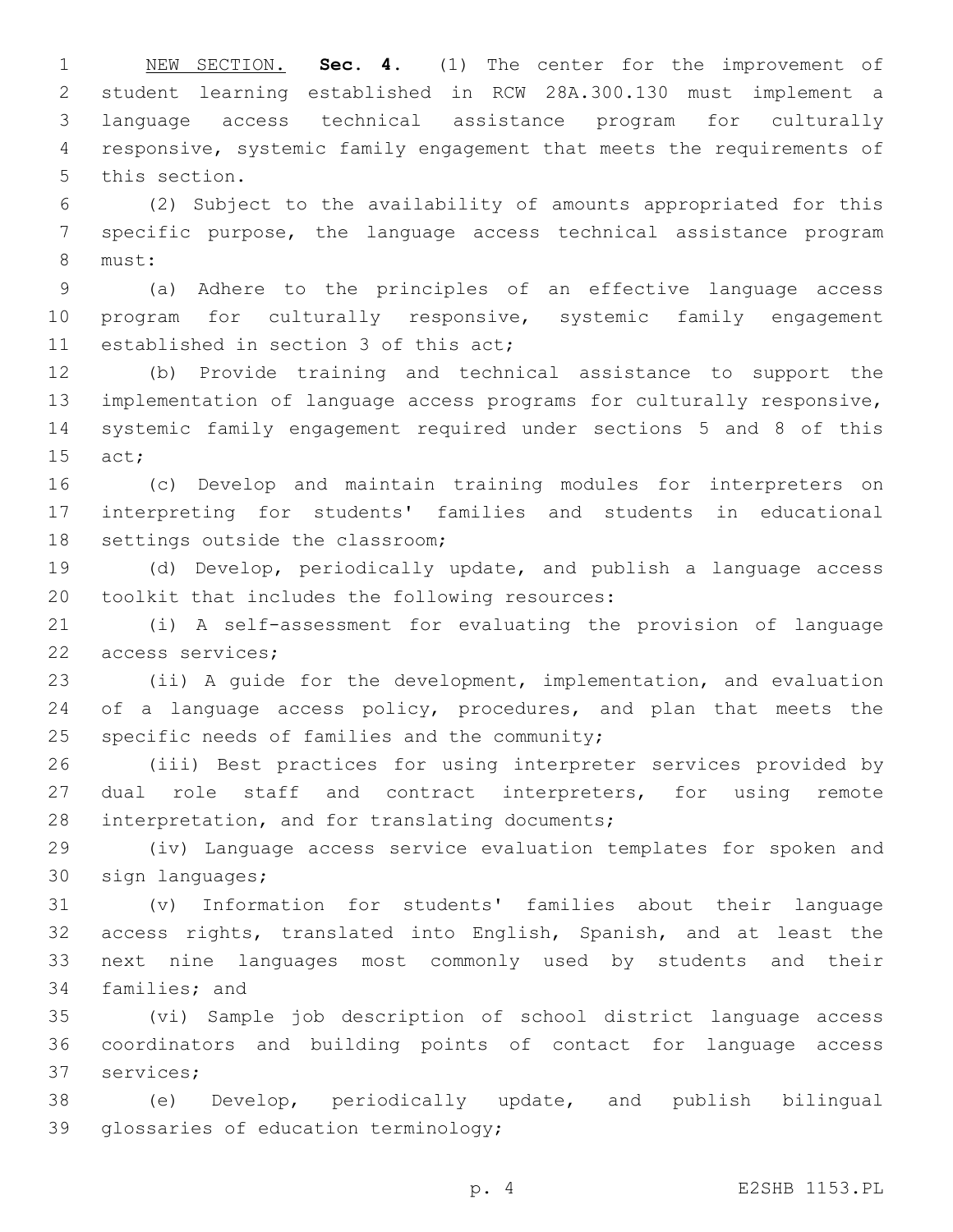(f) Analyze and publish language access and language access service information submitted as required under section 6 of this act. In addition to disaggregation by the student race and ethnicity categories and subcategories described in RCW 28A.300.042 (1) and (3), the published information must be disaggregated, to the extent possible, by language, school district and school, type of meeting, 7 and other demographics or categories; and

 (g) Provide staff support for the language access advisory 9 committee established in section 10 of this act.

 (3) The activities of and resources provided by the language access technical assistance program must take into consideration the recommendations in the 2020 and 2021 reports of the language access 13 work group.

 NEW SECTION. **Sec. 5.** (1) Each school district must designate a language access liaison to facilitate district compliance with state and federal laws related to family engagement, including the requirements under this section and section 6 of this act. If a school district has a language access coordinator with duties as described in subsection (4)(c) of this section, the language access coordinator may also be the language access liaison.

 (2) By October 1, 2022, each school district must adopt a language access policy and procedures that adheres to the principles of an effective language access program for culturally responsive, systemic family engagement established in section 3 of this act and incorporates the model policy and procedures described in section 9 26 of this act.

 (3) Beginning with the 2023-24 school year, each school district must implement a language access program for culturally responsive, systemic family engagement. Implementation of a language access program requires that a school district, at a minimum, complete the 31 following activities:

 (a) Adopt a language access plan that outlines how the school district identifies language access needs, allocates resources, establishes standards for providing language access services, and monitors the effectiveness of the language access program;

 (b) Administer the self-assessment for evaluating the provision of language access services, which is part of the toolkit described 38 in section 4 of this act;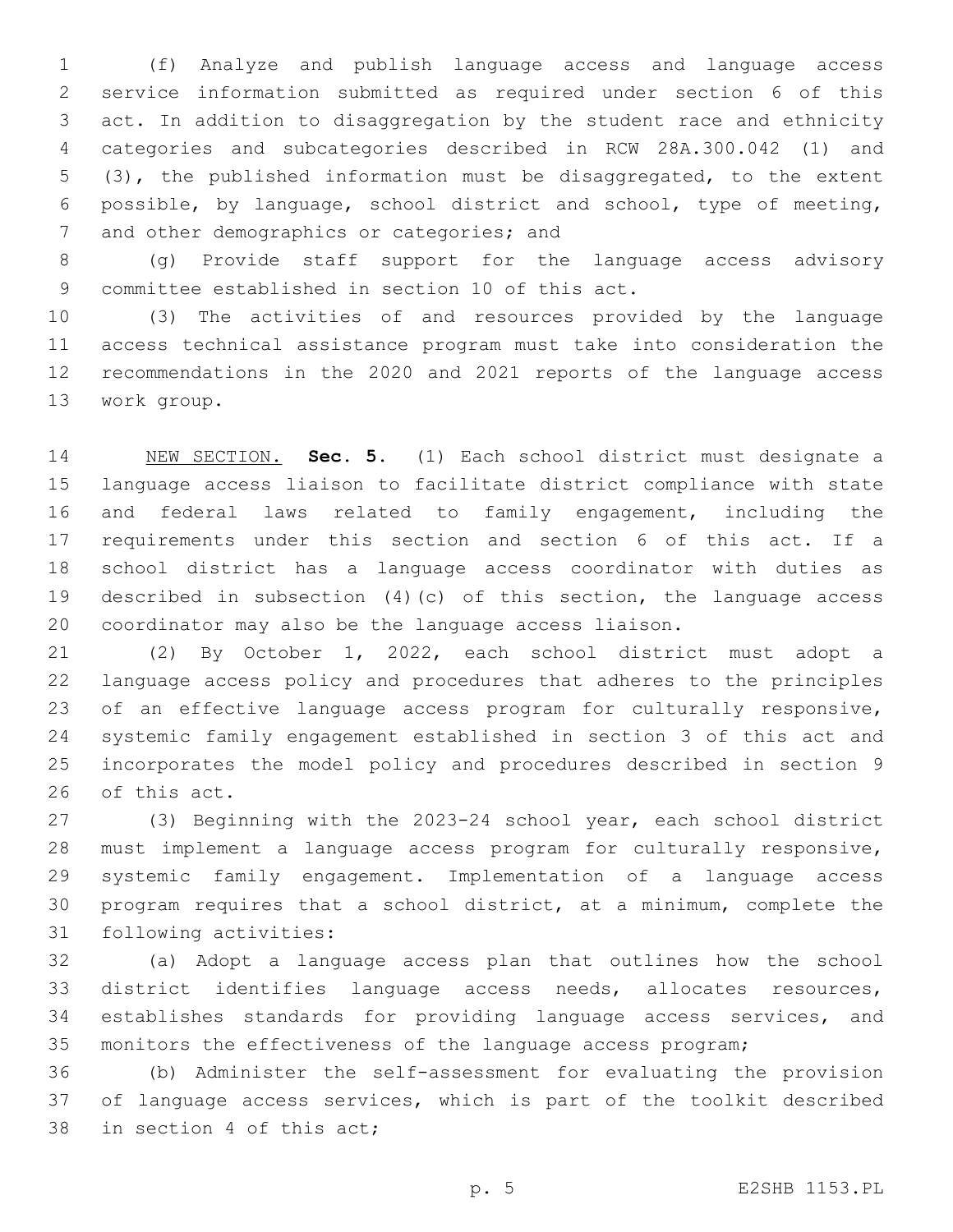(c) Use the guide for the development, implementation, and evaluation of a language access policy, procedures, and plan, which is part of the toolkit described in section 4 of this act. The processes for developing and evaluating the language access policy, procedures, and plan must engage staff, students' families, and other community members in ways likely to result in timely and meaningful feedback, for example partnering with community based organizations and providing translation and interpretation in common languages 9 understood by students' families;

 (d) Review, periodically, the language access policy and procedures adopted as required under subsection (2) of this section to incorporate updates made to the model policy and procedures 13 described in section 9 of this act;

 (e) Collaborate with community-based organizations on how to work 15 effectively with interpreters; and

 (f) Review, update, and publish, at least annually, information about the school district's language access plan, policy and procedures, and language access services, including the need for, and spending on, language access services. The information must include notice to families about their right to free language access services and the contact information for any school district language access coordinator and any building points of contact for language access services. The information must be translated into common languages 24 understood by students' families.

 (4)(a) Except as required under (b) of this subsection, school districts are encouraged to have a language access coordinator with 27 the duties described in (c) of this subsection.

 (b) Beginning with the 2023-24 school year, school districts with at least 50 percent English learner enrollment or greater than 75 languages used by students or families must either: (i) Have a full- time language access coordinator with the duties described in (c) of this subsection; or (ii) annually report to the office of the superintendent of public instruction the total number of hours school district staff spent performing the language access coordinator duties described in (c) of this subsection and other information as required by the office of the superintendent of public instruction.

 (c) The duties of the school district language access coordinator are to: (i) Serve as the primary contact for families, community members, school district staff responsible for monitoring compliance with chapter 28A.642 RCW, the office of the superintendent of public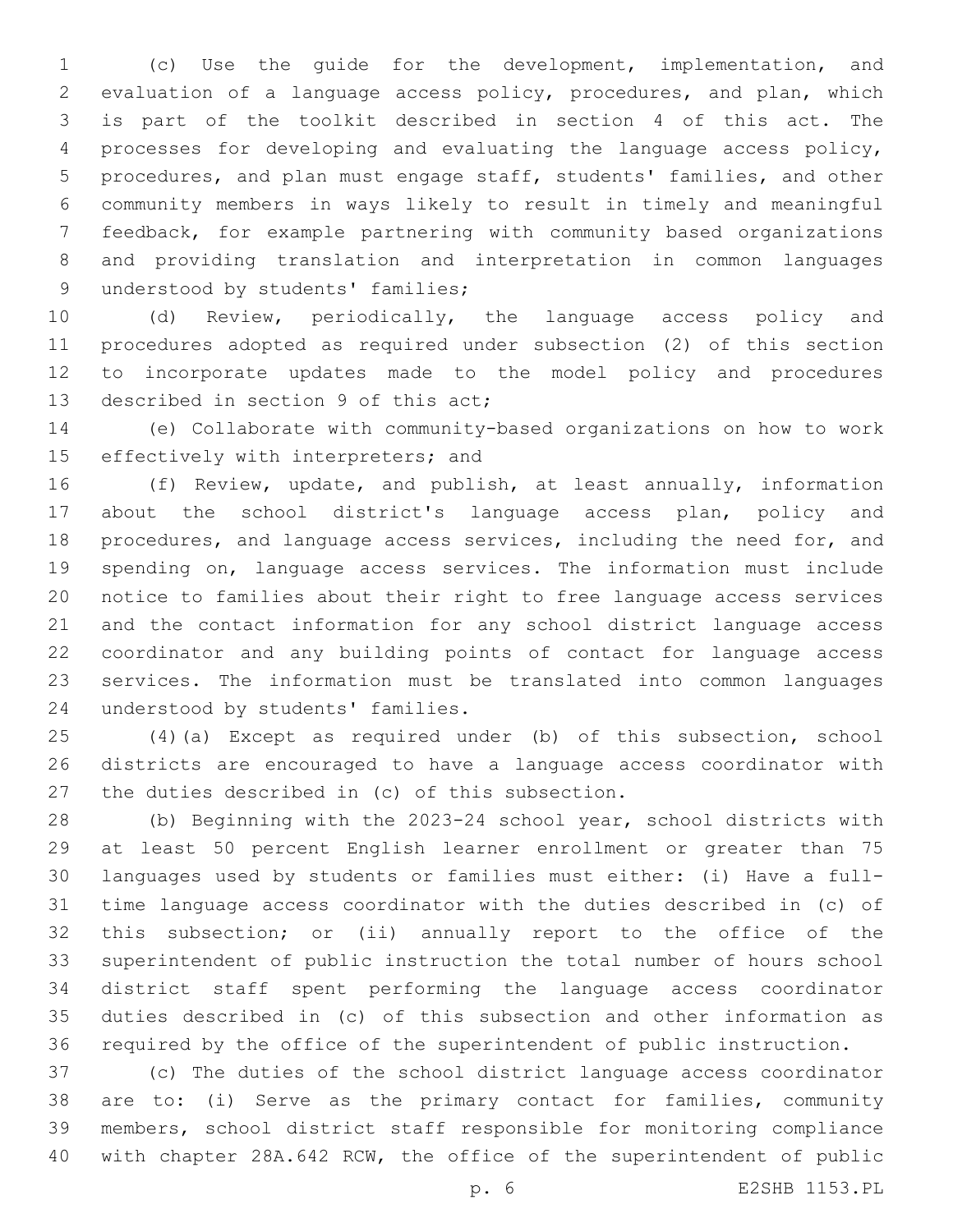instruction, and the office of the education ombuds on issues related to language access needs and language access services; (ii) collaborate with any building points of contact for language access services; (iii) receive training and technical assistance provided under section 4 of this act; and (iv) deliver language access 6 training and support to school district staff.

 (5) The requirements in this section do not apply to school districts with both fewer than 1,000 enrolled students and less than 9 10 percent English learner enrollment.

 NEW SECTION. **Sec. 6.** (1) School districts must annually collect the following language access and language access service information for use by the school district:

 (a) The language in which each student and student's family 14 prefers to communicate;

 (b) Whether a qualified interpreter for the student's family was requested for and provided at meetings reported in the longitudinal student data system established under RCW 28A.300.500; and

(c) Other data on provision of language access services.

 (2) School districts must submit the information collected under subsection (1) of this section at the time and in the manner required by the office of the superintendent of public instruction.

 (3) Beginning in the 2023-24 school year, school districts must provide an opportunity for participants in each interpreted meeting to provide feedback on the effectiveness of the interpretation and 25 the provision of language access services.

 NEW SECTION. **Sec. 7.** A new section is added to chapter 28A.710 27 RCW to read as follows:

 Sections 5 and 6 of this act govern school operation and management under RCW 28A.710.040 and apply to charter schools 30 established under this chapter.

 NEW SECTION. **Sec. 8.** A new section is added to chapter 72.40 32 RCW to read as follows:

 The center for deaf and hard of hearing youth and the state school for the blind must comply with the requirements in sections 5 35 and 6 of this act.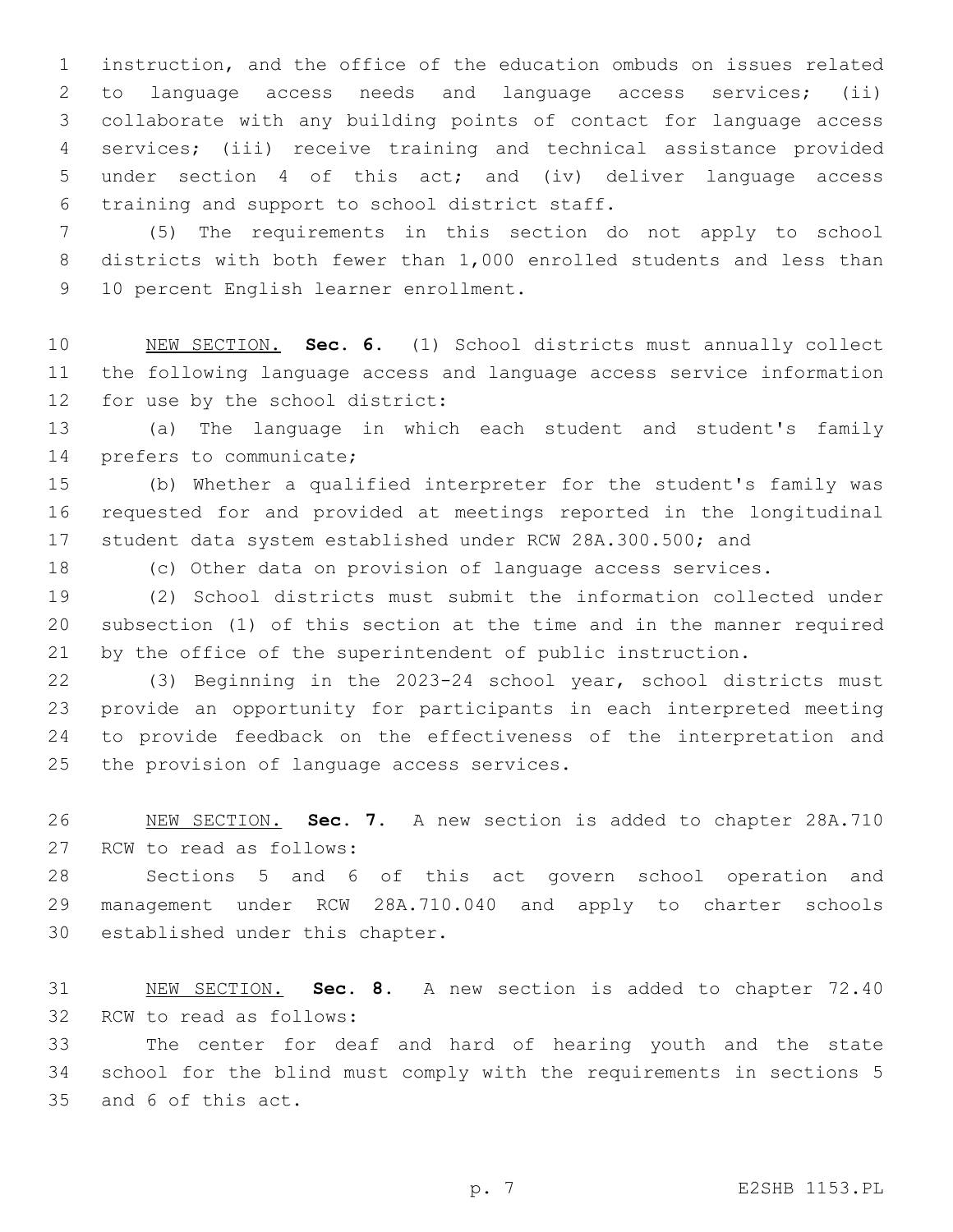NEW SECTION. **Sec. 9.** (1) By August 1, 2022, and periodically thereafter, the Washington state school directors' association must collaborate with the office of the superintendent of public instruction to update a model policy and procedures for implementing a language access program for culturally responsive, systemic family engagement.

 (a) When updating the model policy and procedures, the Washington state school directors' association must perform a racial equity impact analysis that involves the community.9

 (b) The model policy and procedure must include procedures for the school district board of directors to annually review the spending on and the need for language access services.

 (c) The model policy and procedure must address procedures for effective communication with students' families who are deaf, deaf and blind, blind, hard of hearing, or need other communication 16 assistance.

 (d) The elements of the model policy and procedures must take into consideration the recommendations in the 2020 and 2021 reports 19 of the language access work group.

 (2) The office of the superintendent of public instruction and the Washington state school directors' association must maintain the model policy and procedures on each agency's website, at no cost to 23 school districts.

 NEW SECTION. **Sec. 10.** (1) The office of the superintendent of public instruction shall establish the language access advisory committee to guide and monitor the implementation of this act and to recommend changes to requirements, policies, and procedures related to language access and language access services for students' families, students, and communities in educational settings outside the classroom.

 (2) At a minimum, the advisory committee must guide, monitor, and 32 make recommendations on the following topics:

 (a) The effectiveness of language access policies, procedures, 34 and programs;

 (b) Family and community engagement, with a focus on multicultural families, families whose students have multiple barriers to student achievement, and families least engaged with 38 their schools;

(c) The definition of "qualified interpreter";

p. 8 E2SHB 1153.PL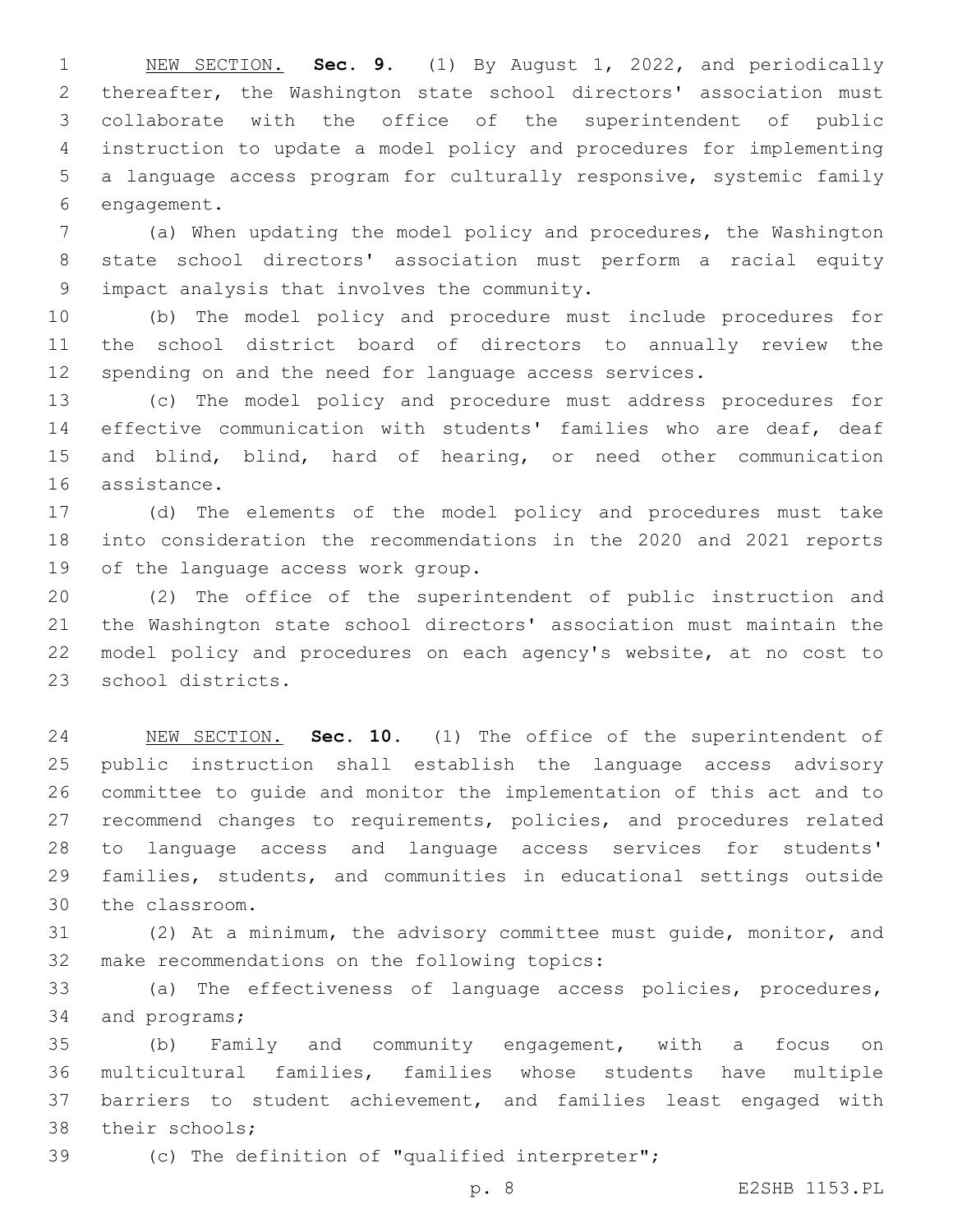- 
- (d) Supply of and demand for interpreters;1

(e) Training for interpreters;2

 (f) Credentialing requirements for interpreters, including a code 4 of professional conduct;

 (g) Grants to cover nonstate controlled interpreter credentialing 6 requirement costs;

 (h) Language access and language access service data collection 8 and analysis; and

 (i) Evidence-based practices regarding language access, including best practice for using state and federal funding to provide language 11 access services.

 (3)(a) The members of the advisory committee must include 13 representatives from spoken and sign language services users, community organizations that provide direct services to non-English speaking families, interpreters for students' families, interpreter preparation programs, advocacy organizations, schools, and school 17 districts.

 (b) Members of the advisory committee must be reimbursed for travel expenses in accordance with RCW 43.03.050 and 43.03.060. Subject to available funding and as determined by the office of the superintendent of public instruction, members of the advisory committee who do not receive compensation from their employer or contractor for attendance, either in person or virtually, at a meeting of the advisory committee are eligible for a stipend.

 (4) Staff support for the advisory committee must be provided by the language access technical assistance program described in section 4 of this act, except with respect to credentialing requirements for interpreters, for which staff support must also be provided by the 29 Washington professional educator standards board.

 (5) The advisory committee must collaborate with the Washington professional educator standards board, the Washington state office of equity established in RCW 43.06D.020, the educational opportunity gap oversight and accountability committee created in RCW 28A.300.136, and other office of the superintendent of public instruction committees that focus on ensuring equity in access to opportunities 36 for all students.

 (6) By November 1, 2024, and periodically thereafter, the advisory committee must submit, in compliance with RCW 43.01.036, a report on implementation of this chapter to the office of the superintendent of public instruction, the Washington professional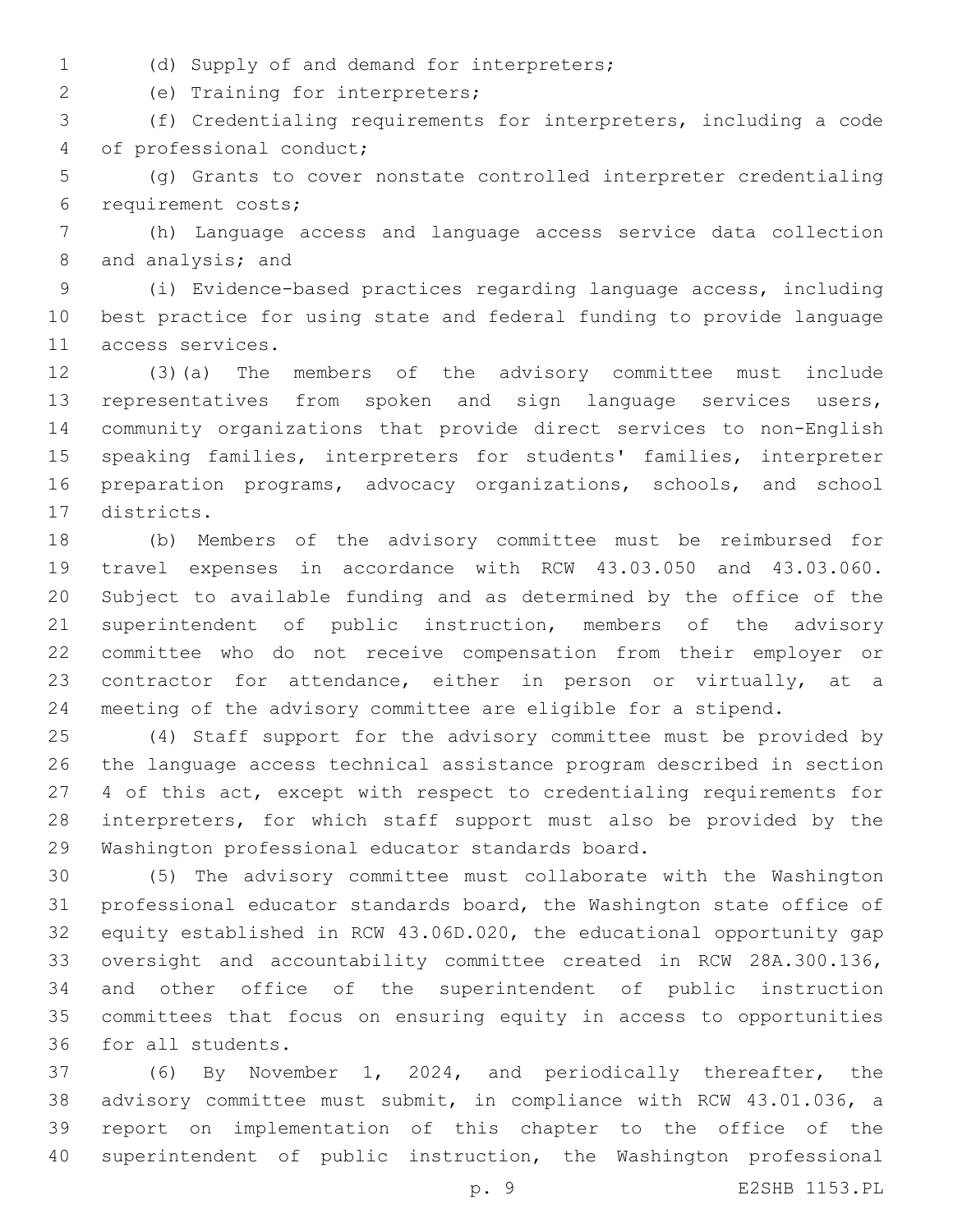educator standards board, the governor, and the appropriate 2 committees of the legislature.

 NEW SECTION. **Sec. 11.** (1) The office of the superintendent of public instruction and the Washington professional educator standards board shall collaborate to establish credentialing requirements for interpreters as described in this section.

 (2) Prior to establishing new credentialing requirements for interpreters, the office of the superintendent of public instruction and the Washington professional educator standards board must consult with the language access advisory committee established in section 10 11 of this act.

 (3) The credentialing requirements for interpreters must take into consideration the recommendations in the 2020 and 2021 reports 14 of the language access work group.

 (4) Credentialing requirements for interpreters, which must include minimum employment requirements, may be phased in as training and testing options become available and may be tiered based on the structure and significance of the interaction between school staff 19 and the student's family.

 (5) The office of the superintendent of public instruction and the Washington professional educator standards board must establish, and periodically update, a definition of "qualified interpreter" for 23 purposes of this chapter and for other purposes.

 (6) Once a code of professional conduct for interpreters is established, the superintendent of public instruction has the power to issue, suspend, and revoke interpreter credentials to which the code applies and to take other disciplinary actions against 28 interpreters to which the code applies.

 (7) Any activities provided by the office of the superintendent of public instruction or the professional educator standards board that are required to meet credentialing requirements, including training, testing, and applications, must be made available at no 33 cost to people who want to be interpreters.

 (8) The electronic educator certification process must be adapted 35 to include interpreter credentials.

 NEW SECTION. **Sec. 12.** The office of the superintendent of public instruction and the Washington professional educator standards